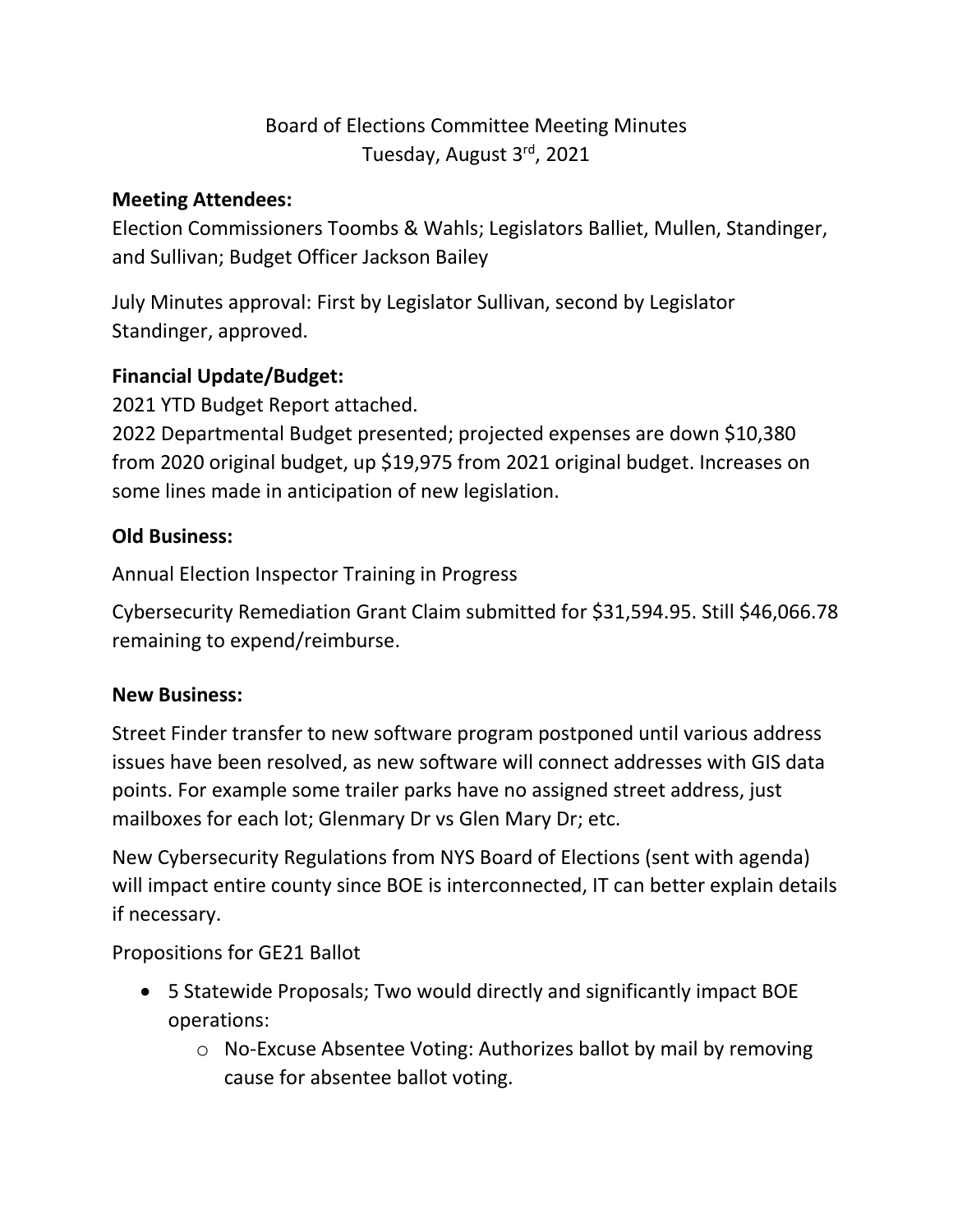- o Same-Day Voter Registration: Removes ten day advance voter registration requirement.
- Local Propositions: Newark Valley: Remove elected highway superintendent and make it appointed position; Richford: Allowing retail cannabis dispensaries within the Town of Richford.

### New Legislation

- Absentee Applications and Deadlines: Electronic absentee applications allowed thru end of year, postmark date for ballot is day *of* election thru end of year; BOE must *receive* applications requesting absentee ballot by mail not later than 15 days before election (previously applications had to be *mailed to* BOE by seven days before).
- Number of Voters per Election District: up to 2,000 (previously 1,150), will affect redistricting and number of election inspectors required at certain poll sites.
- Online OR In-Person Election Inspector Training: authorizes online election inspector training at discretion of county BOE; however, hands-on training for election workers is imperative and any "online" portion would cover only what we currently mail out and have inspectors read.

Pending Legislation

- Early Voting Expansion: Would require us to have polls open on weekends for min. 8 hrs (currently 5 hrs) each day.
- Change Canvass Process for Absentee, Military, Special, and Affidavit Ballots: Intended to speed up reporting of results, would allow for counting absentees prior to Election Day… BOE will need more staff to be able to comply.
- Electronic Absentee Ballot Application Transmittal System: Would permanently establish an electronic absentee ballot application and transmittal system through which voters may apply for and submit an absentee ballot application online.
- Online Absentee Ballot Tracking System: Would provide for establishment of an online absentee ballot tracking system statewide.

New State Aid/Capital Grants (expect resolutions next month)